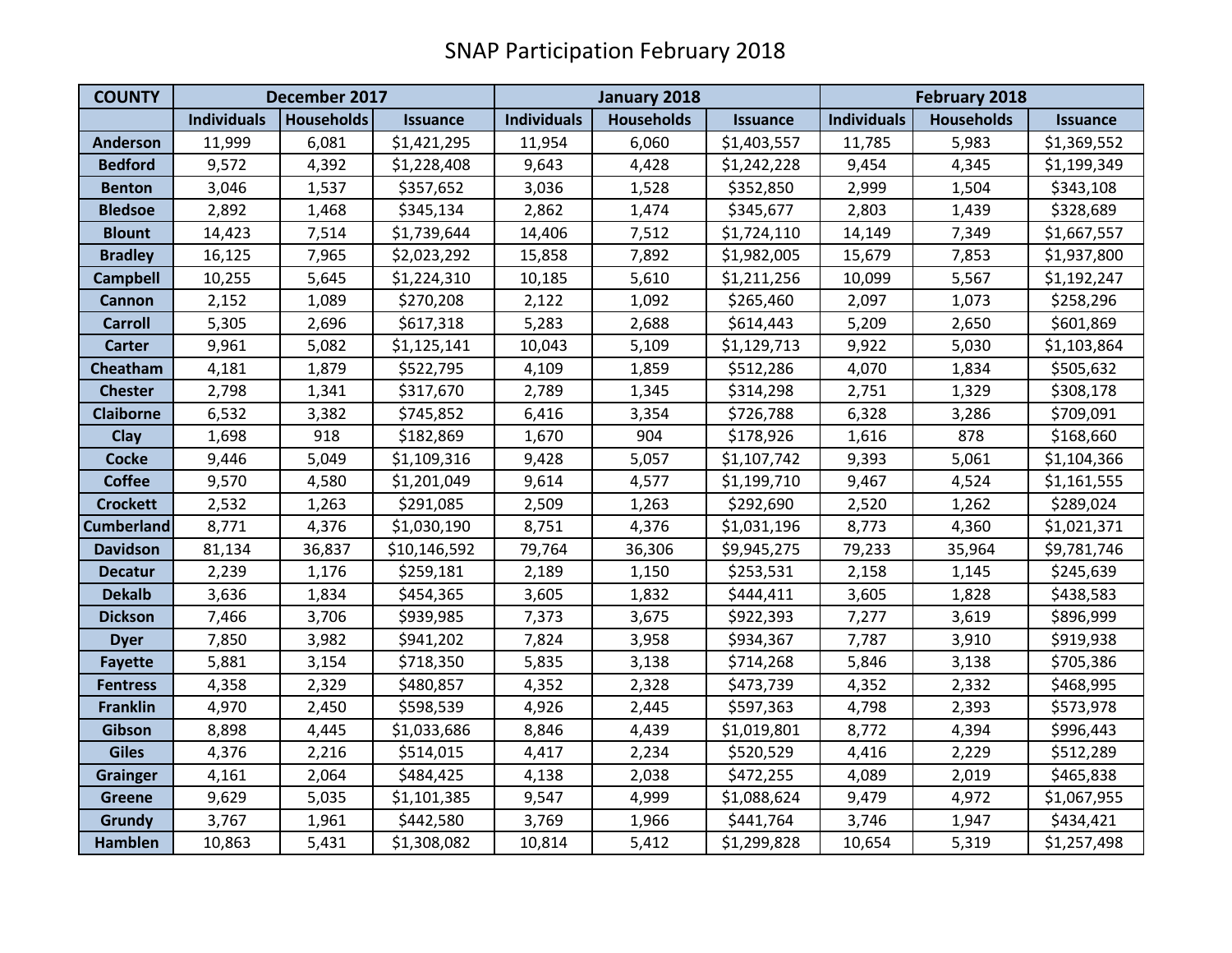|                   | December 2017      |                   |                 | January 2018       |                   |                 | <b>February 2018</b> |                   |                 |
|-------------------|--------------------|-------------------|-----------------|--------------------|-------------------|-----------------|----------------------|-------------------|-----------------|
| <b>COUNTY</b>     | <b>Individuals</b> | <b>Households</b> | <b>Issuance</b> | <b>Individuals</b> | <b>Households</b> | <b>Issuance</b> | <b>Individuals</b>   | <b>Households</b> | <b>Issuance</b> |
| <b>Hamilton</b>   | 50,047             | 25,969            | \$6,445,876     | 49,687             | 25,852            | \$6,377,397     | 49,411               | 25,588            | \$6,277,863     |
| <b>Hancock</b>    | 2,434              | 1,317             | \$282,126       | 2,425              | 1,302             | \$279,627       | 2,409                | 1,295             | \$275,239       |
| Hardeman          | 5,227              | 2,744             | \$614,081       | 5,215              | 2,741             | \$611,212       | 5,076                | 2,682             | \$590,217       |
| <b>Hardin</b>     | 5,582              | 2,965             | \$655,010       | 5,515              | 2,936             | \$647,995       | 5,469                | 2,902             | \$625,668       |
| <b>Hawkins</b>    | 10,553             | 5,244             | \$1,225,924     | 10,381             | 5,191             | \$1,190,630     | 10,354               | 5,173             | \$1,183,732     |
| Haywood           | 4,556              | 2,474             | \$548,384       | 4,448              | 2,443             | \$530,397       | 4,471                | 2,426             | \$522,117       |
| Henderson         | 5,410              | 2,808             | \$641,907       | 5,402              | 2,789             | \$640,393       | 5,349                | 2,773             | \$626,242       |
| <b>Henry</b>      | 6,307              | 3,171             | \$749,723       | 6,250              | 3,138             | \$742,994       | 6,218                | 3,121             | \$728,945       |
| <b>Hickman</b>    | 4,536              | 2,199             | \$553,369       | 4,498              | 2,189             | \$546,437       | 4,419                | 2,149             | \$531,710       |
| <b>Houston</b>    | 1,370              | 662               | \$165,733       | 1,360              | 658               | \$161,699       | 1,369                | 667               | \$161,896       |
| <b>Humphreys</b>  | 2,913              | 1,357             | \$350,259       | 2,834              | 1,318             | \$336,591       | 2,880                | 1,331             | \$337,718       |
| <b>Jackson</b>    | 2,246              | 1,227             | \$257,405       | 2,265              | 1,221             | \$258,439       | 2,225                | 1,193             | \$251,510       |
| Jefferson         | 8,007              | 3,886             | \$920,346       | 8,038              | 3,917             | \$923,991       | 7,888                | 3,840             | \$897,867       |
| Johnson           | 3,657              | 2,054             | \$419,645       | 3,690              | 2,077             | \$425,825       | 3,604                | 2,030             | \$402,260       |
| <b>Knox</b>       | 50,363             | 25,112            | \$6,020,504     | 50,017             | 24,973            | \$5,967,322     | 49,492               | 24,728            | \$5,839,765     |
| Lake              | 1,876              | 1,038             | \$222,786       | 1,888              | 1,046             | \$224,510       | 1,874                | 1,032             | \$219,441       |
| Lauderdale        | 6,120              | 3,125             | \$735,792       | 6,171              | 3,126             | \$744,310       | 6,085                | 3,100             | \$722,057       |
| Lawrence          | 6,895              | 3,353             | \$805,072       | 6,779              | 3,292             | \$792,635       | 6,616                | 3,230             | \$759,190       |
| Lewis             | 1,990              | 1,027             | \$230,561       | 1,966              | 1,014             | \$226,019       | 1,970                | 1,028             | \$225,502       |
| Lincoln           | 4,911              | 2,305             | \$574,527       | 4,917              | 2,316             | \$575,684       | 4,968                | 2,306             | \$567,936       |
| Loudon            | 5,259              | 2,500             | \$629,189       | 5,286              | 2,512             | \$630,240       | 5,127                | 2,448             | \$597,611       |
| <b>Macon</b>      | 5,056              | 2,386             | \$601,775       | 5,073              | 2,385             | \$616,534       | 4,934                | 2,315             | \$584,901       |
| <b>Madison</b>    | 17,311             | 8,733             | \$2,124,982     | 17,213             | 8,707             | \$2,111,789     | 16,968               | 8,593             | \$2,047,536     |
| <b>Marion</b>     | 5,364              | 2,694             | \$679,928       | 5,316              | 2,707             | \$665,350       | 5,281                | 2,662             | \$652,398       |
| <b>Marshall</b>   | 4,311              | 2,016             | \$515,463       | 4,262              | 1,988             | \$506,147       | 4,322                | 2,024             | \$511,303       |
| <b>Maury</b>      | 10,795             | 5,222             | \$1,339,540     | 10,638             | 5,175             | \$1,308,940     | 10,590               | 5,164             | \$1,283,096     |
| <b>Meigs</b>      | 2,590              | 1,286             | \$324,622       | 2,566              | 1,298             | \$325,162       | 2,539                | 1,281             | \$316,538       |
| <b>Monroe</b>     | 8,473              | 4,163             | \$983,185       | 8,294              | 4,104             | \$950,959       | 8,113                | 4,018             | \$920,074       |
| <b>Montgomery</b> | 24,082             | 10,906            | \$3,037,187     | 23,826             | 10,832            | \$3,028,448     | 23,648               | 10,738            | \$2,935,291     |
| <b>Moore</b>      | 557                | 254               | \$60,112        | 536                | 245               | \$56,088        | 550                  | 250               | \$58,977        |
| <b>Morgan</b>     | 4,251              | 2,107             | \$502,856       | 4,203              | 2,100             | \$495,074       | 4,145                | 2,080             | \$479,462       |
| <b>McMinn</b>     | 9,005              | 4,483             | \$1,100,078     | 9,025              | 4,491             | \$1,102,057     | 9,023                | 4,463             | \$1,088,620     |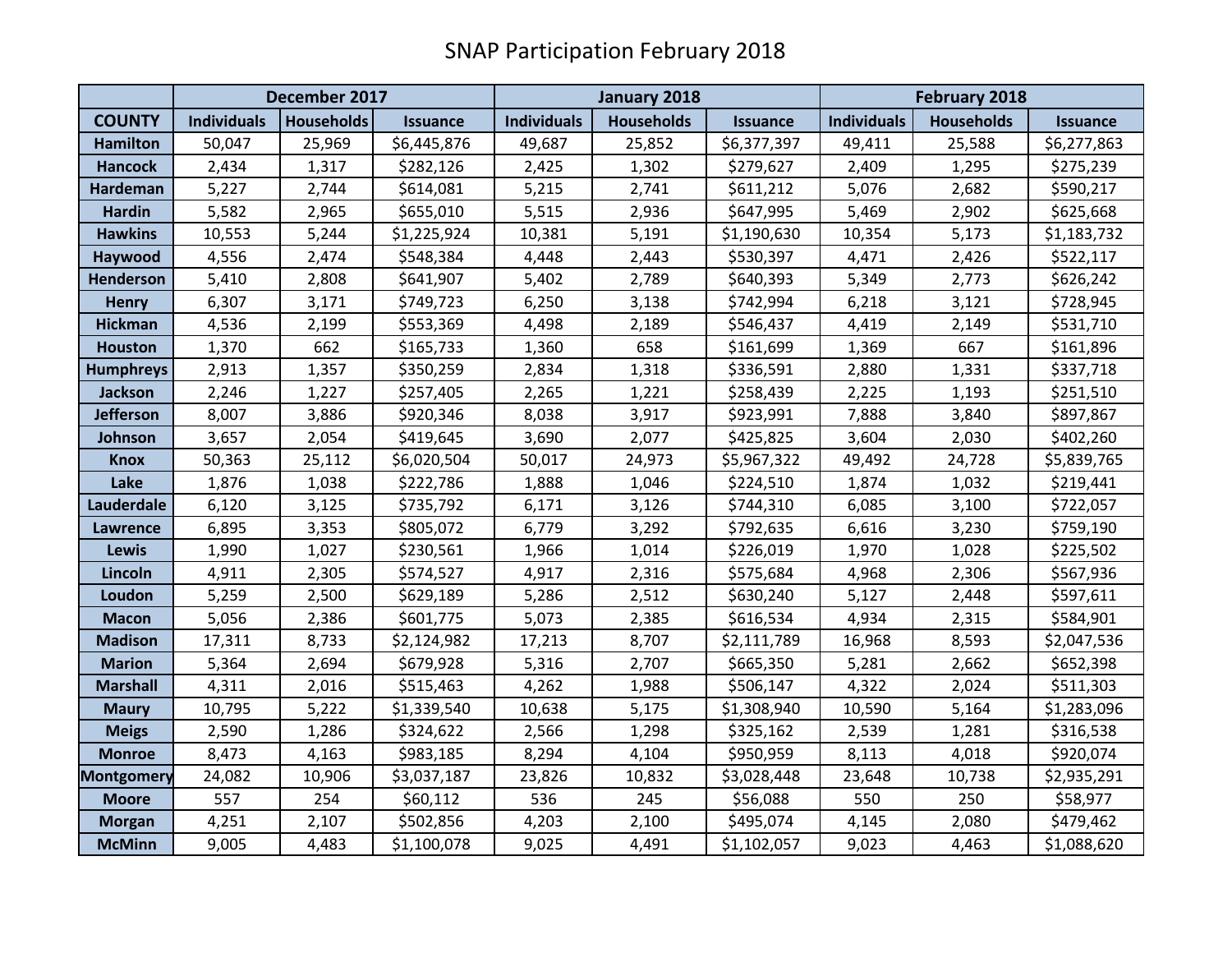| <b>COUNTY</b>     | December 2017      |                   |                 | January 2018       |                   |                 | <b>February 2018</b> |                   |                 |
|-------------------|--------------------|-------------------|-----------------|--------------------|-------------------|-----------------|----------------------|-------------------|-----------------|
|                   | <b>Individuals</b> | <b>Households</b> | <b>Issuance</b> | <b>Individuals</b> | <b>Households</b> | <b>Issuance</b> | <b>Individuals</b>   | <b>Households</b> | <b>Issuance</b> |
| <b>McNairy</b>    | 5,106              | 2,695             | \$574,250       | 5,148              | 2,698             | \$578,899       | 5,117                | 2,657             | \$569,187       |
| <b>Obion</b>      | 6,000              | 3,070             | \$702,569       | 5,922              | 3,028             | \$694,580       | 5,873                | 2,993             | \$683,639       |
| <b>Overton</b>    | 3,585              | 1,879             | \$398,906       | 3,553              | 1,880             | \$391,480       | 3,478                | 1,848             | \$380,743       |
| <b>Perry</b>      | 1,434              | 723               | \$170,321       | 1,436              | 716               | \$170,250       | 1,413                | 706               | \$162,860       |
| <b>Pickett</b>    | 782                | 417               | \$82,054        | 784                | 418               | \$83,033        | 775                  | 417               | \$79,021        |
| <b>Polk</b>       | 2,874              | 1,404             | \$335,273       | 2,838              | 1,396             | \$330,526       | 2,849                | 1,398             | \$326,283       |
| Putnam            | 11,036             | 5,581             | \$1,348,430     | 11,118             | 5,593             | \$1,349,247     | 10,888               | 5,453             | \$1,303,446     |
| Rhea              | 6,948              | 3,416             | \$863,789       | 6,884              | 3,396             | \$854,928       | 6,783                | 3,369             | \$819,989       |
| Roane             | 8,094              | 4,101             | \$962,149       | 8,033              | 4,090             | \$953,908       | 8,070                | 4,060             | \$947,624       |
| Robertson         | 8,279              | 3,819             | \$1,043,424     | 8,281              | 3,803             | \$1,037,687     | 8,175                | 3,787             | \$1,012,074     |
| <b>Rutherford</b> | 27,640             | 11,974            | \$3,437,694     | 27,444             | 11,889            | \$3,406,605     | 27,175               | 11,720            | \$3,320,452     |
| <b>Scott</b>      | 6,520              | 3,319             | \$747,113       | 6,472              | 3,303             | \$733,018       | 6,487                | 3,301             | \$732,099       |
| Sequatchie        | 3,109              | 1,575             | \$386,219       | 3,085              | 1,552             | \$377,397       | 3,000                | 1,538             | \$363,003       |
| <b>Sevier</b>     | 11,395             | 5,457             | \$1,270,692     | 11,283             | 5,422             | \$1,267,571     | 11,307               | 5,370             | \$1,258,538     |
| <b>Shelby</b>     | 216,426            | 105,079           | \$29,439,409    | 212,103            | 102,968           | \$28,889,907    | 209,985              | 101,931           | \$28,181,010    |
| <b>Smith</b>      | 2,854              | 1,369             | \$339,881       | 2,808              | 1,356             | \$335,929       | 2,793                | 1,346             | \$326,217       |
| <b>Stewart</b>    | 2,039              | 938               | \$227,426       | 1,959              | 901               | \$223,392       | 1,994                | 917               | \$224,190       |
| <b>Sullivan</b>   | 24,952             | 12,672            | \$2,944,212     | 24,615             | 12,586            | \$2,888,872     | 24,266               | 12,379            | \$2,809,643     |
| <b>Sumner</b>     | 15,975             | 7,200             | \$1,979,170     | 15,750             | 7,138             | \$1,939,452     | 15,595               | 7,028             | \$1,891,000     |
| <b>Tipton</b>     | 10,002             | 4,890             | \$1,247,214     | 9,931              | 4,876             | \$1,237,698     | 9,849                | 4,814             | \$1,213,372     |
| <b>Trousdale</b>  | 1,381              | 705               | \$168,510       | 1,394              | 710               | \$169,668       | 1,347                | 691               | \$160,849       |
| <b>Unicoi</b>     | 3,061              | 1,614             | \$346,059       | 3,107              | 1,625             | \$353,683       | 3,024                | 1,594             | \$334,829       |
| <b>Union</b>      | 4,337              | 2,049             | \$509,738       | 4,252              | 2,040             | \$502,249       | 4,263                | 2,024             | \$492,499       |
| <b>Van Buren</b>  | 946                | 477               | \$102,463       | 977                | 488               | \$108,429       | 959                  | 477               | \$103,498       |
| Warren            | 7,903              | 3,862             | \$955,533       | 7,892              | 3,849             | \$956,087       | 7,668                | 3,756             | \$913,611       |
| Washington        | 17,423             | 9,324             | \$2,088,627     | 17,237             | 9,277             | \$2,074,119     | 16,906               | 9,084             | \$2,006,808     |
| Wayne             | 2,442              | 1,258             | \$274,301       | 2,403              | 1,251             | \$271,733       | 2,372                | 1,249             | \$270,954       |
| <b>Weakley</b>    | 5,582              | 2,886             | \$648,153       | 5,494              | 2,834             | \$629,660       | 5,433                | 2,818             | \$612,170       |
| White             | 4,877              | 2,401             | \$567,968       | 4,891              | 2,442             | \$561,308       | 4,866                | 2,395             | \$553,760       |
| Williamson        | 4,412              | 2,017             | \$515,893       | 4,389              | 1,997             | \$520,331       | 4,371                | 1,994             | \$506,594       |
| <b>Wilson</b>     | 9,843              | 4,626             | \$1,237,426     | 9,877              | 4,637             | \$1,248,823     | 9,678                | 4,591             | \$1,213,521     |